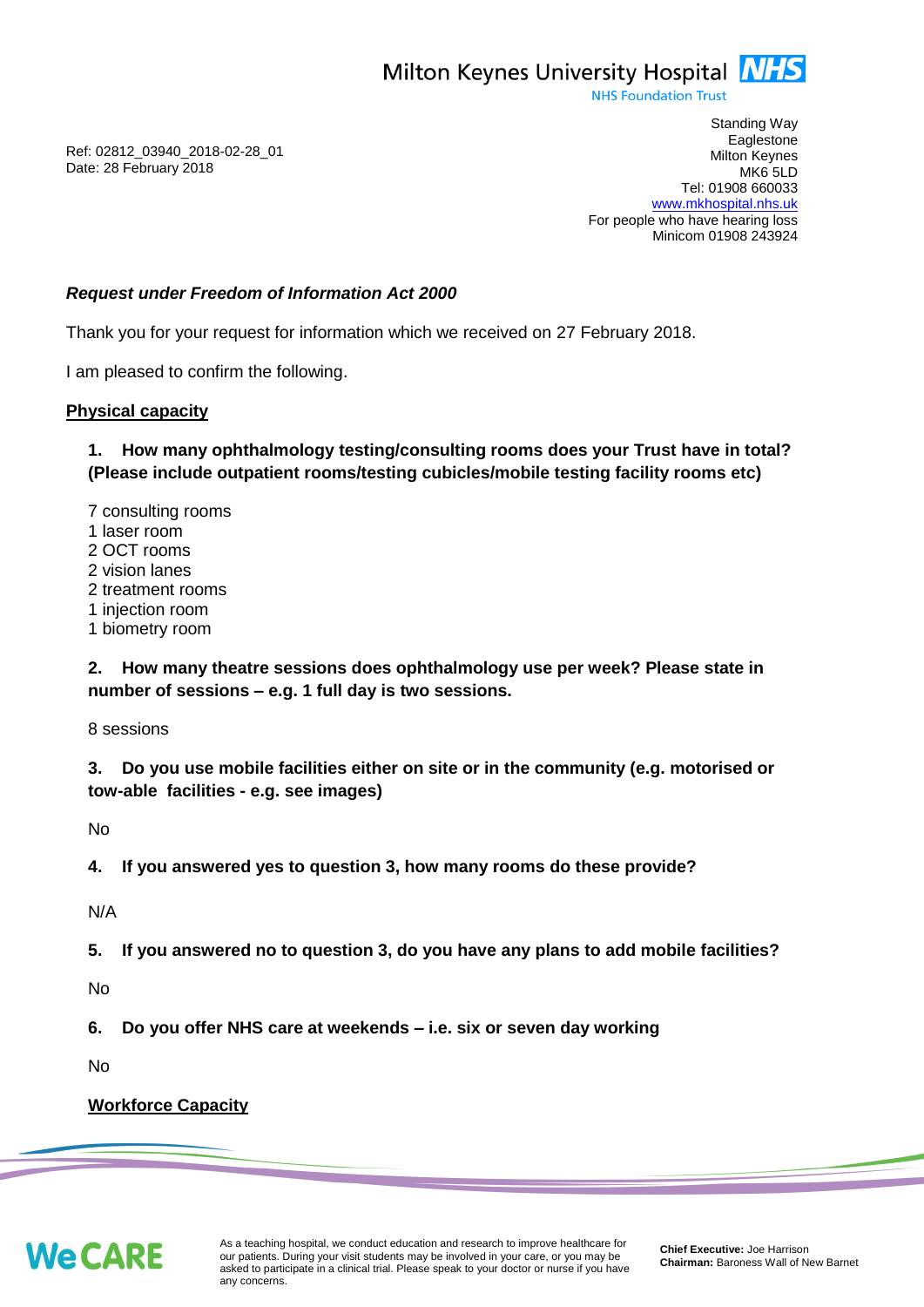## **7. How many ophthalmologists do you currently employ (all grades)? Please state this in "Full Time Equivalent" (FTE) numbers**

4 Consultants

1 Locum Consultant Fixed Term

1 Associate Specialist

2 Full Time Speciality Doctors

1 Part Time Speciality Doctor

## **8. How many ophthalmology posts (all grades) are currently vacant? Please state this in "Full Time Equivalent" (FTE) numbers**

1 Full Time Speciality Doctor

**9. Are you experiencing recruitment difficulties in ophthalmology?** 

Yes

**10. If you answered yes to question 9, please tick all the grades and staff groups where you are experiencing recruitment difficulties** 

Ophthalmology SAS grades (including specialist doctors and associate specialists  $\Box$ 

#### **Department Management**

**11. Do you have a departmental manager(s) for ophthalmology, and if so how many?**

1

**12. How many years has he/she been in post? Please tick one box (if more than one manager answer based on the lead/head manager)**

>2 years

**13. Does he/she also manage other non-ophthalmic facilities?** 

No

**14. What is his/her Agenda for Change Pay band?** 

Band 6

#### **External Capacity**

**15. Do you subcontract ophthalmology capacity from the independent sector?** 

No

**16. If you answered yes to question 15, please tick the statement(s) that apply**

N/A

# **Paying Patients**